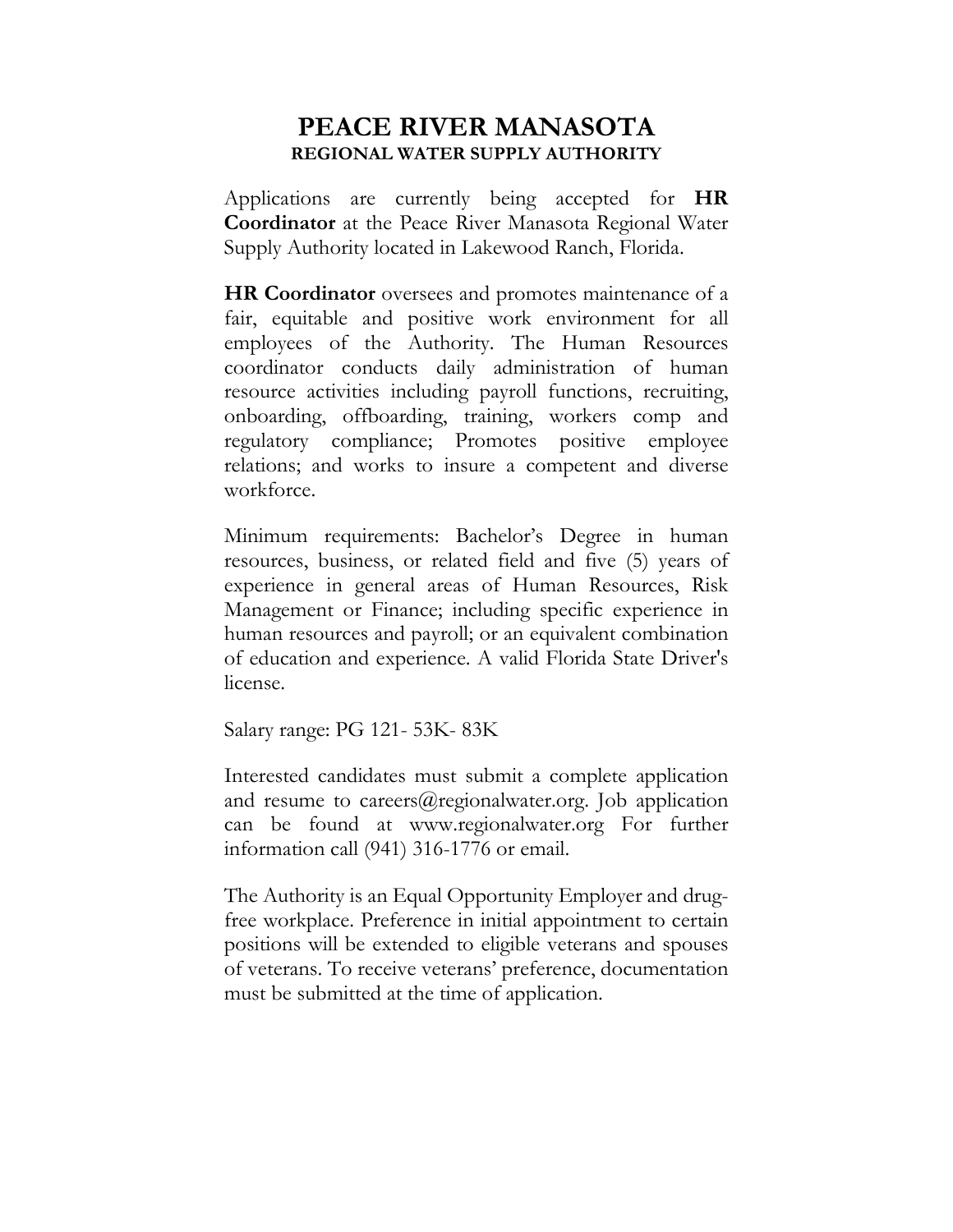

# **JOB DESCRIPTION**

*To perform this job successfully, an individual must be able to perform the essential job functions satisfactorily. Reasonable accommodations may be made to enable individuals with disabilities to perform the primary job functions herein described. Since every duty associated with this position may not be described herein, employees may be required to perform duties not specifically spelled out in the job description, but which may be reasonably considered to be incidental in the performing of their duties just as though they were actually written out in this job description.*

# **Human Resources Coordinator**

**Department: Executive Director**

**Pay Grade: 121**

**FLSA Status: Exempt**

### **JOB SUMMARY**

This position oversees and promotes maintenance of a fair, equitable and positive work environment for all employees of the Authority. The Human Resources coordinator conducts daily administration of human resource activities including payroll functions, recruiting, onboarding, offboarding, training, workers comp and regulatory compliance. Promotes positive employee relations; and works to insure a competent and diverse workforce.

### **ESSENTIAL JOB FUNCTIONS**

- Drafts policies, procedures and written correspondence for management approval.
- Manages the staffing process, including recruiting, interviewing, hiring, background checks, onboarding/orientation and termination.
- Act as Retirement Coordinator for the Florida Retirement System. Coordinates retirement activities and preparers monthly report.
- Conducts periodic salary surveys to maintain internal and external equity of the pay plan
- Performs biweekly payroll including monitoring employee time sheets for errors, inputting payroll.
- Address employee relations issues, such as harassment allegations, work complaints, or other employee concerns or questions such as benefits.
- Prepare and maintain employment records related to events, such as hiring, termination, leaves, transfers, or promotions, by keeping personnel action forms (PAF) current,
- Maintain current knowledge of Equal Employment Opportunity (EEO) and affirmative action guidelines and laws, such as the Americans with Disabilities Act (ADA).
- Leads and implements employee training and development initiatives.
- Reports employee injuries to workers compensation carrier.
- Ensure all employee performance evaluations are completed annually and maintain original copies in personnel file.
- Performs other related job duties as assigned.